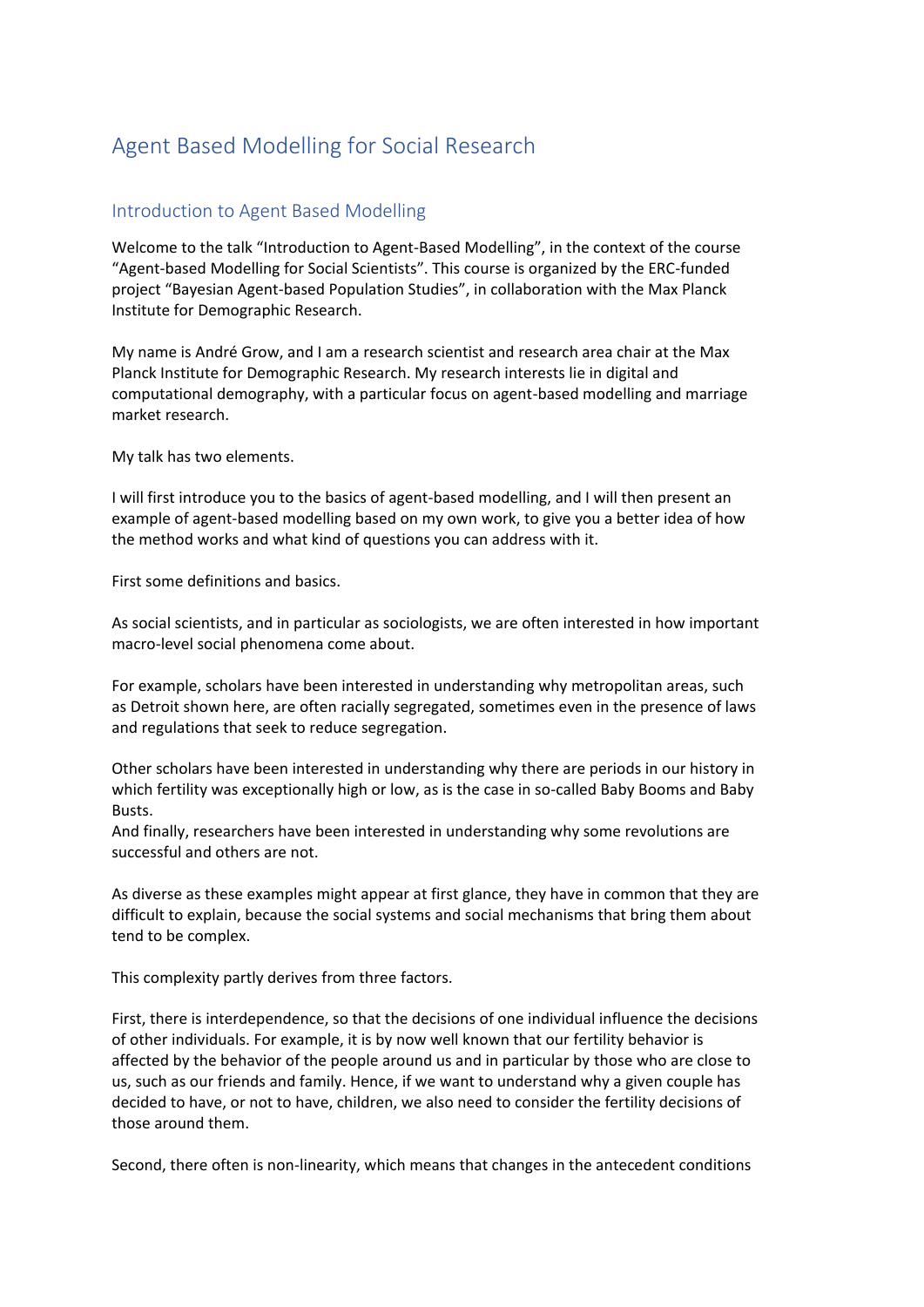of the social system can lead to very different outcomes. For example, modern means of communication, such as mobile phones in combination with instant messaging services today shape protests and revolutions, and the extent to which governments can control access to the internet can affect the success of protests and revolutions.

Finally, social systems often show emergent properties, that can arise from people's actions and interactions in unexpected ways and that may be difficult to square with people's stated intentions and preferences. For example, many people arguably would prefer to live in a world without human-induced climate change, but they still engage in behaviors that strongly contribute to it.

The difficulties that social complexity creates are aggravated by the fact that we typically need to consider multiple levels of society to understand how social phenomena come about.

For example, it is well known that across countries, economic development is negatively associated with overall fertility, so that fertility tends to be lower in more developed countries.

To understand how this negative association between economic development and fertility at the macro level comes about, we need to understand how at the micro level people's fertility preferences are affected by the economy, how this affects their intentions, negotiations, and actual fertility behavior within couples, and how this behavior then translates into macrolevel fertility patterns.

Studying such multi-level linkages in dynamic social systems can be difficult with traditional methods in the social science toolbox.

Agent-based modelling, by contrast, allows us to study such systems more easily, by explicitly modelling people's actions and interactions, and also modelling how these actions and interactions are affected by the macro-level contexts in which they are embedded.

Now, what is agent-based modelling and how is it defined?

Agent-based modelling is a type of computer simulation for theory development, exploration, and elaboration.

It starts from a social phenomenon, such as the negative association between economic development and fertility, and a theory that seeks to explain this phenomenon, through the actions and interactions of the people that make up the social system under consideration A crucial and challenging aspect here is that most existing theories are formulated verbally, but not formally. This creates a problem, because agent-based modelling requires us to translate verbal theories into formal theories that can be represented in computer code. For this, we usually need to be more precise than we are when formulating a verbal theory. For example, a verbal theory might state that improving economic conditions lead women to increasingly pursue their own careers, thereby reducing the number of children they desire. For implementing this theory in an agent-based model, it would not be enough to simply

state that women's desired number of children decreases as the economy improves, but we would need to specify precisely how much the desired number of children decreases and how this change affects women's fertility behavior.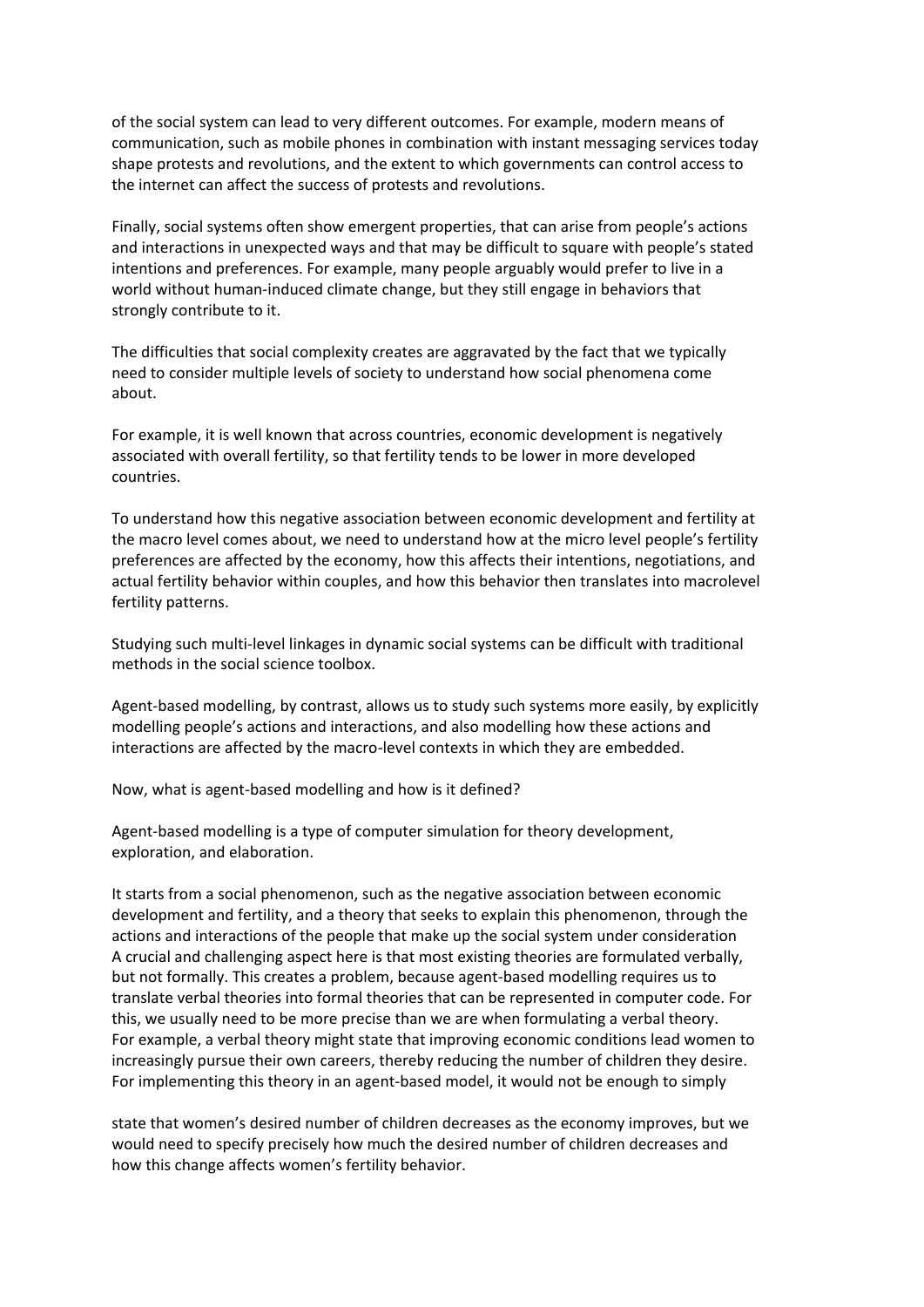Once this challenging formalization step has been completed, the model is submitted to systematic simulation experiments that allow us to, first, assess the implications of the theory with analytical rigor, and, second, to create alternative what-if scenarios that enable us to assess which assumptions of the theory are crucial and what would happen if things were slightly different.

This approach also makes it possible to directly compare the explanatory power of alternative theories that rely on different assumptions. For this, we simply implement both theories in code and assess which theory is better able to explain the phenomenon of interest.

What does an agent-based model contain? What are its constituent parts? Agent-based models usually have two main components: agents and the environment in which they are embedded.

Agents are typically autonomous, but interdependent. That is, they make their own decisions, but in doing so they are affected by the things that the other agents around them do.

Their decisions follow rules that are determined by the theory, and most models assume rather simple decisions, such as simple if-then rules. The reason why such if-then rules are often used is that already very simple rules can generate very complex social dynamics, when they are simultaneously applied by a large number of agents.

However, in some models, agent behavior is more complex. For example, agents may behave truly adaptively which means that the very nature of their decisions may change. For instance, in an economic simulation, agents might change from altruistic behavior to egoistic behavior, if their trust in others has been abused too often.

Finally, agents are embedded in an environment that can be physical, such as would be the case in a model of residential segregation, but it can also be purely social, for example when we consider how people's fertility decisions are affected by the fertility behavior of their close friends and family. In this case, physical distances are likely less important than the precise structure of the social networks among the agents, but which of course might also be affected by physical distances.

To better illustrate what I have just described, I now present an applied example from my own research.

The example comes from the area of marriage market research, and research in this area is often interested in how the structure of the marriage market is related to observed marriage patterns.

For example, if in a given country there is a shortage of men in prime ages of marriage, maybe because of a war that cost the lives of many male soldiers, women may find it difficult to find a spouse. This difficulty, in turn, might induce them to marry men who are considerably older or younger than they are, or to forgo marriage altogether.

This is a complex social system, because we need to consider the partner preferences and partner search behavior of both men and women, and there are feedback effects, because every marriage affects the marriage market for those who are not married yet.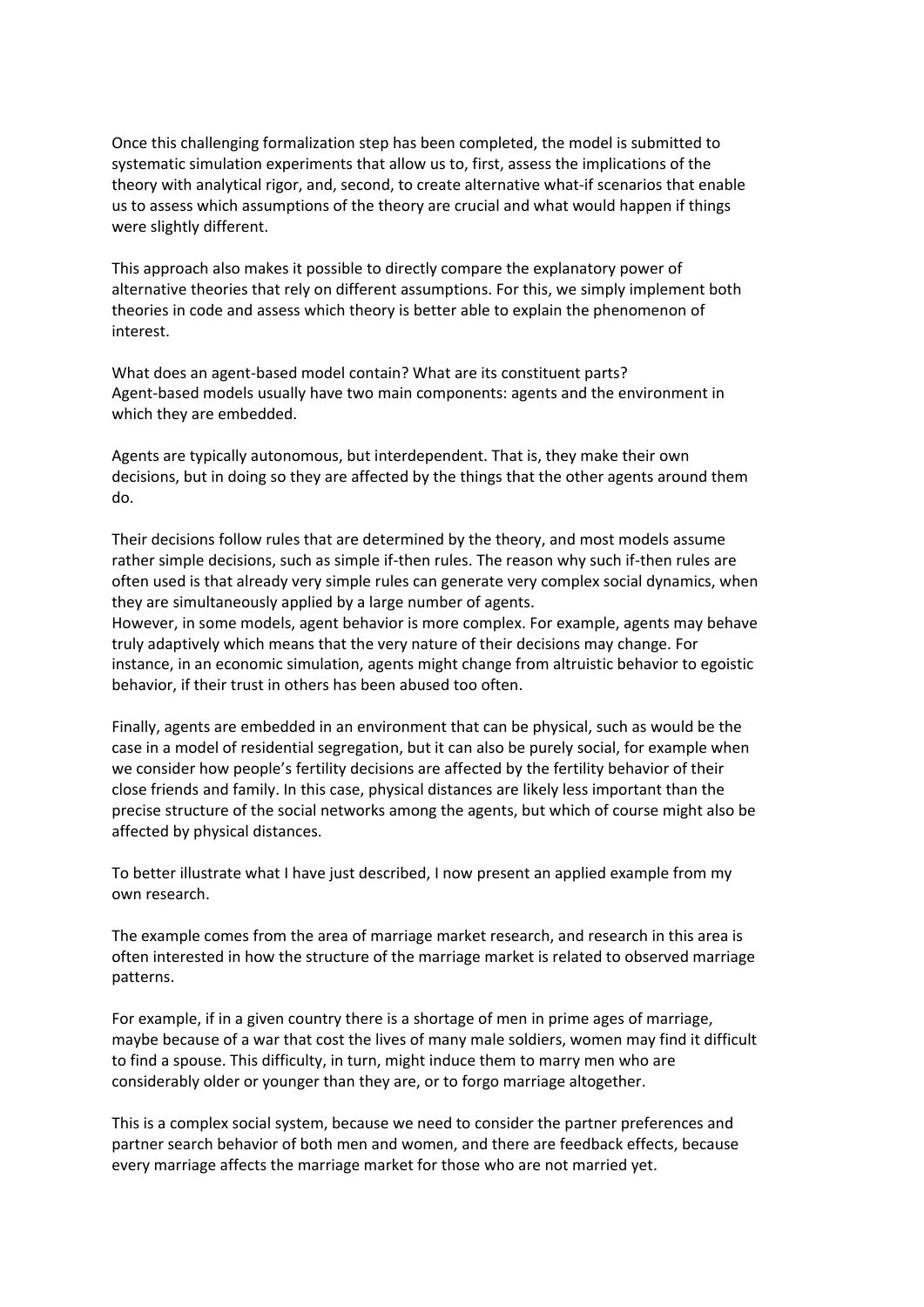In this example, we are interested in the relative contributions that heterosexual men and women make to the incomes of the households that they form. When you look at these contributions, you will notice that often there is an imbalance to the disadvantage of women. What you see here on the right-hand side is for four countries the share of the household income that heterosexual women contribute to the unions that they are in. This involves both married couples and couples that live in unmarried cohabitation.

On the y-axis, you see the shares of couples that fall into different categories according to the share of the household income that the woman contributes. If on the x-axis we are close to 0, the woman has very little income and almost all of the household's income is contributed by her partner. The closer we get to 1, the more she contributes relatively to her partner to the household income. In the corners you see the share of couples in which the woman has no income at all and I excluded these numbers from the main graph to avoid that the scaling of the y-axis is too strongly affected.

When you look at these patterns, two things are notable: first, the graphs are right-skewed, so that women generally tend to earn less than their partners.

Second, there is a discontinuity at the 50/50 point. That is, the share of couples increases up to the point where she earns about as much as he does, but then there is a steep drop and there are very few couples in which she earns more than he does.

Early observers of this macro-level pattern in relative incomes have suggested that it indicates that men and women try to avoid a situation in which a woman earns more than her partner. The argument behind this is that traditional gender norms hold that the man should be the main provider for the family, so that a situation in which she earns more than he threatens the man's gender identity and therefore is avoided.

We explore an alternative mechanism that might also create such a cliff, without the need to assume that men and women are aversive of a situation where she earns more than he does. The mechanism that we propose starts from the observation that women generally earn less than men, regardless of their union status.

To illustrate this, I plot here the individual income distributions among men and women between the ages 25-45 in the same set of countries that I have shown before.

As you can see, women's individual income distributions are shifted to the left. This means that their income is on average lower than men's, but also that compared to men there are fewer women with very high incomes.

If we now assume that income is an important factor in partner selection, and also assume that both men and women prefer high-income partners over partners with lower income, these income differences imply that men and women face very different opportunities on the marriage market.

For a woman, it will be comparatively easy to find a partner who earns at least as much as she does, if not more. However, men will often have difficulties with finding partners with at least similar income, simply because there are not enough women with such incomes around.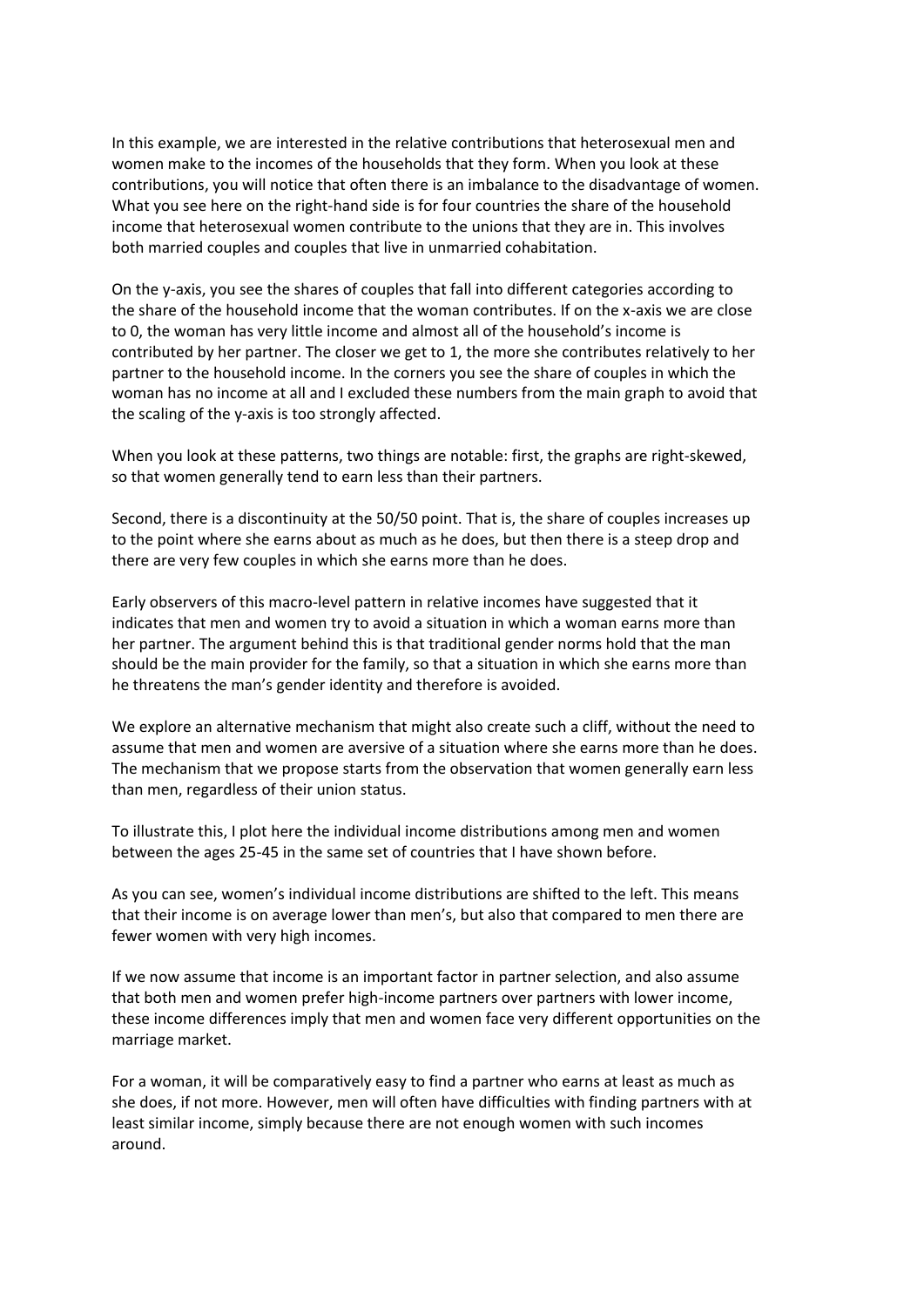We argue that these gender-specific differences on the marriage market can lead to the emergence of a cliff in the income distribution to the disadvantage of women, even if men and women do not evaluate a situation in which the woman earns more than the man any differently than a situation in which the man earns more.

Of course, as I told you before, marriage markets are complex dynamics systems, which makes assessing our intuition with verbal reasoning alone difficult.

For this reason, we developed a minimal marriage market model that helps us to assess the theoretical and empirical plausibility of our intuition.

The model assumes that there are 1,000 male and 1,000 female individuals, here also referred to as agents.

At the beginning of a given simulation run, these agents are single and are randomly assigned an income, based on the gender-specific income distributions observed in the 2007/2011 European Statistics on Income and Living Conditions.

After assigning agents their income, the main simulation phase starts, in which we emulate basic elements of the partner search process.

This search happens in iterations. In each iteration:

- 1. One male agent who is still looking for a partner is randomly paired with one female agent who is also looking for a partner.
- 2. During each such meeting, they need to decide whether they want to start dating each other. This is the case if they are currently dating nobody, or when the income of the person they have just met is higher than the income of their current date.
- 3. When both agents decide that they want to date each other, they actually start dating and leave possible other current dates for this.
- 4. Then, any two agents who are dating can decide that hey want to stop their search for a partner and settle for the person they are currently dating. If both decide to do so, they get married and are permanently removed from the marriage market.

Of course, this is a highly simplified representation of partner search. However, it considers the fact that partner search is a search under incomplete information and that individuals have to 'trade off' alternatives as they become available.

Importantly, we assume that income affects how likely it is that agents want to marry the person they are currently dating.

We assume that both men and women prefer partners who earn at least as much as they to over partners who earn less than they do.

This is expressed in this sigmoid function that you see here, which considers the relative income of a prospective partner (*sj*) in determining the probability that agent *i* becomes willing to marry agent *j* in a given iteration of the simulation.

*M* is here a constant that ensures that even individuals with no income will be able to find somebody to marry, and  $\alpha$  is a parameter that enables us to control precisely how much male and female agents differentiate between lower or higher income partners.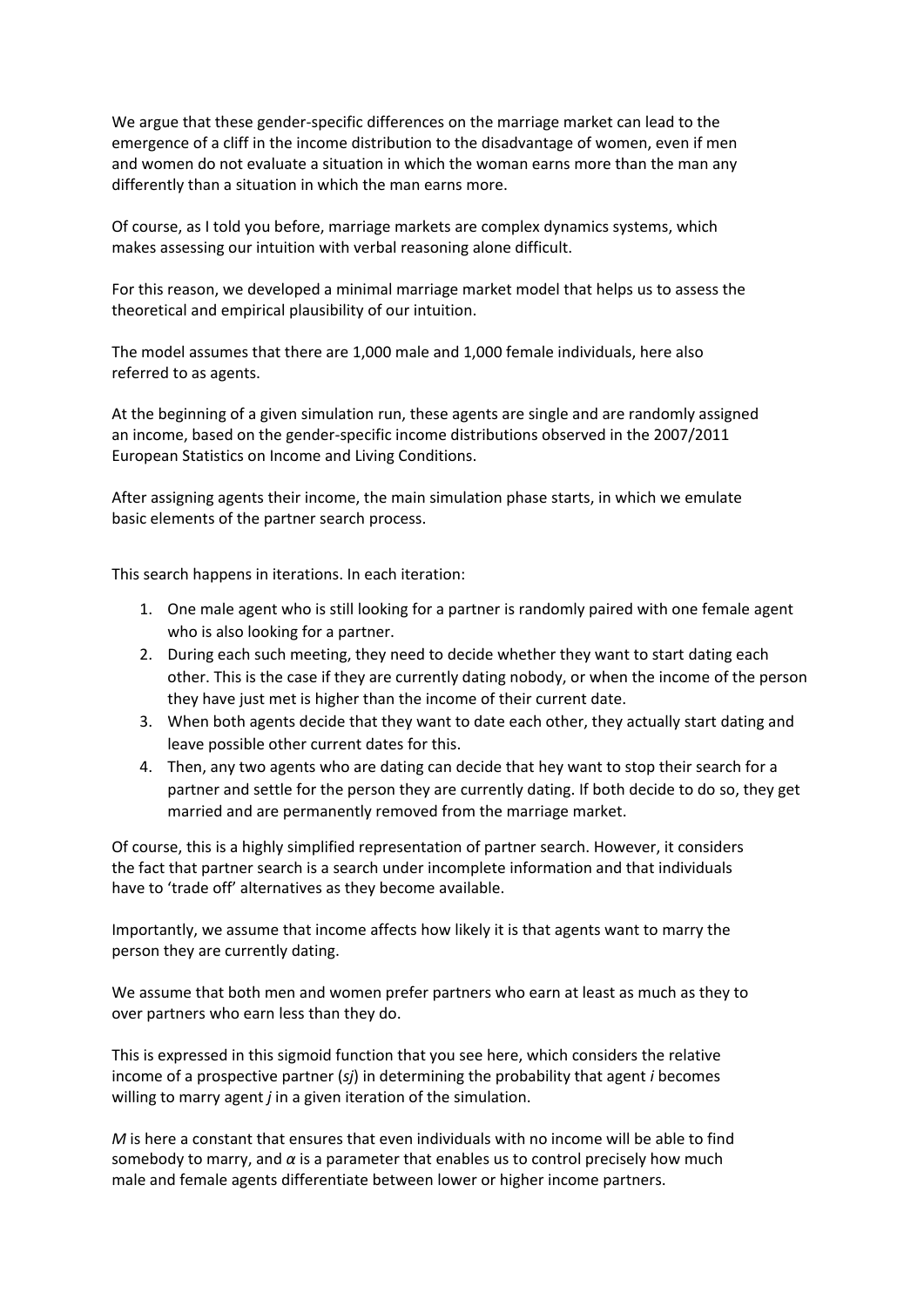This is illustrated here in this figure. In our simulations, we assume that agents strongly differentiate between partners who earn less or more than they do, which is expressed by an *α*-value of 30. This means that if agent *j* earns less than agent *i*, agent *i* is rather unwilling to marry *j*; yet, if *j* earns at least as much as *i*, this willingness strongly increases.

We have implemented this model in the agent-based modelling software NetLogo, and you can download the code via this tiny URL. We used it to conduct systematic simulation experiments in 27 artificial countries, each of them representing one marriage market. For each market, we repeated our simulations 50 times and averaged the outcomes across those runs, to avoid that random fluctuations affect our results.

You see here one example of these runs that uses the income distribution for Belgium. What you see in the center of the screen are the artificial men and women, respectively represented by red circles and blue triangles. At the top on the right you see the individual income distributions among men and women, and below this you see the distribution of relative incomes among the couples that have formed. This plot is now empty, as there are no couples at the beginning of a simulation run.

When I start the video, you see that gray ties form between the agents which represent the meetings that are taking place. When all agents have been paired up with an opposite sex member, they decide whether they want to start dating each other and those who start to date may even decide that they want to marry the person they have just met. If this happens, these agents are colored gray.

As the simulation proceeds, you the number of ties that form in each iteration decreases and the number of gray colored agents increases, given that more and more agents have found a partner who they have married.

At the same time, you see that the lower right graph becomes populated.

After 32 iterations, the simulation stops, because all agents have married. At this point, a strong cliff has emerged in the relative income distribution, so that in the unions that have formed, our artificial women tend to earn less or about as much as their male partners, but there are few women who earn more than their partners.

As I said before, we have applied this model to 27 different countries and you see here the average outcomes for the same four countries that I have shown before, comparing the simulation outcomes with the empirical data.

As you can see here, the results that our simulation model generates are remarkably similar to the empirical patterns, even though the model is very simple.

That is, just as we observe in the empirical data, the model generates relative income distributions across households that are right skewed. This means that there are comparatively fewer unions in which the woman earns more than the man than there are unions in which he earns more. Furthermore, and most importantly, the model generates a cliff at the 50/50 point, that often is even stronger than in the empirical data.

Thus, what our results suggest is that, given the individual income differences that exist between men and women, a gender cliff in the relative income distribution within unions can emerge, even if they do not have a preference for a situation in which the man out-earns his